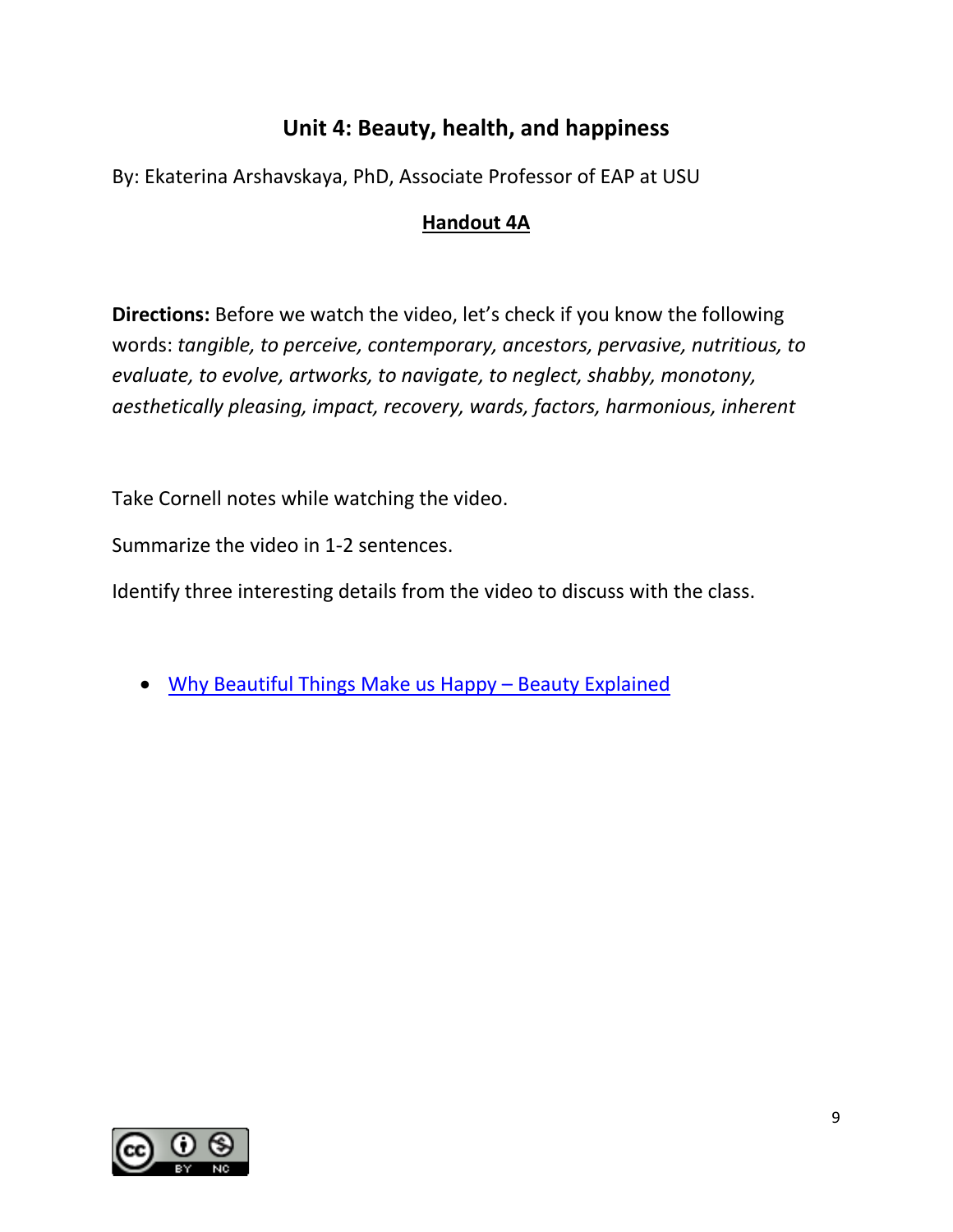## **Handout 4B**

**Directions:** Before we watch the video, let's check if you know the following words: *an antidote, to crave, impulses, hardship, gratitude, virtue, random, fate, reciprocity, to modify, to motivate, consequences, traps, to solidify, in a nutshell, caveats, to appreciate, insulting, mind-blowing*

Take Cornell notes while watching the video.

Summarize the video in 1-2 sentences.

Identify three interesting details from the video to discuss with the class.

• [An Antidote to Dissatisfaction](https://www.youtube.com/watch?v=WPPPFqsECz0)